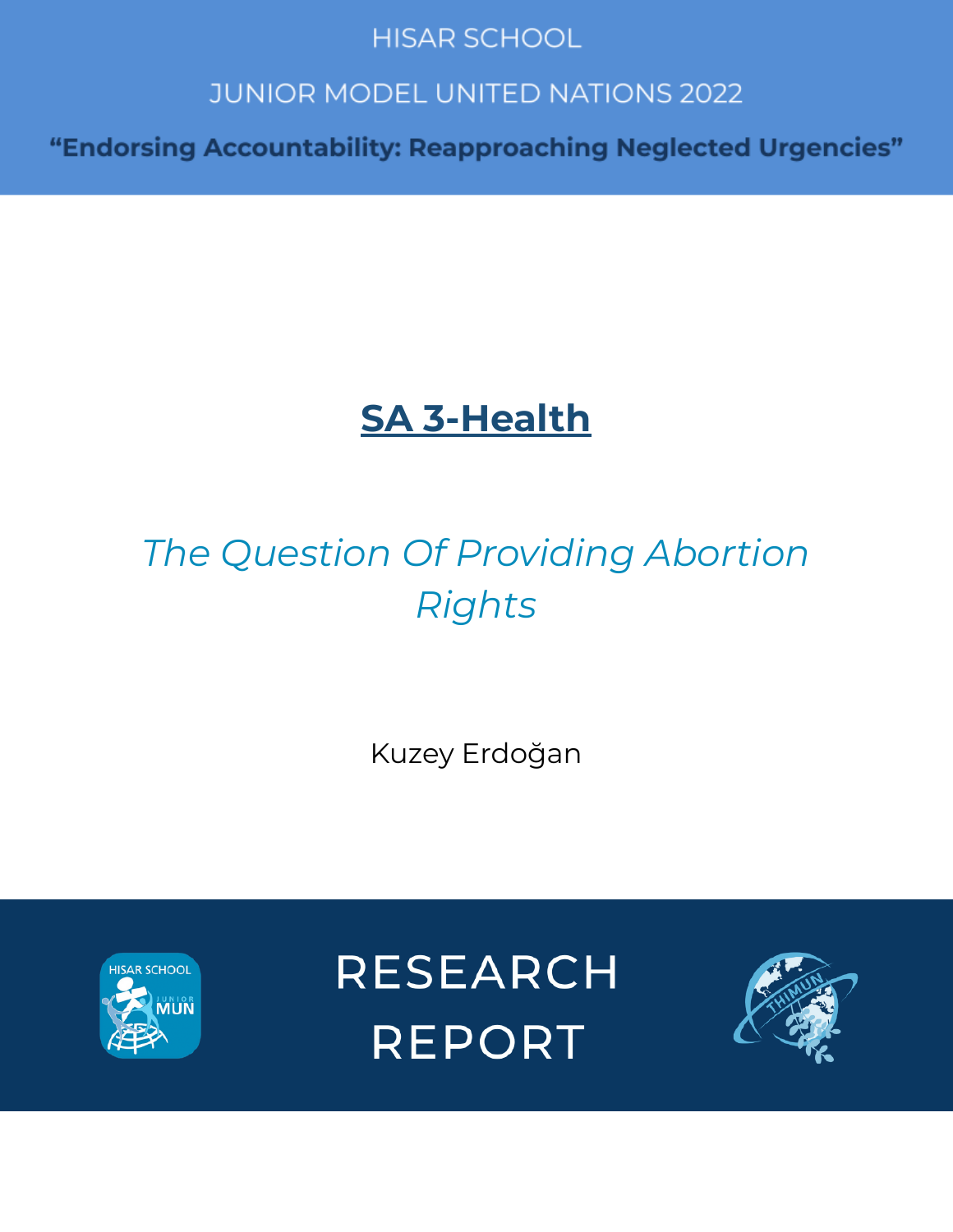**Forum:** Special Assembly 3-Health

**Issue:** The Question Of Providing Abortion Rights

**Student Officer:** Kuzey Erdoğan-Deputy Chair

## *Introduction*

The question of providing abortion rights has been a great debate since it was first used in the premodern eras. Many individuals began questioning the ethics and morals of abortyion, wondering if the act could be considered as muder. These and many more questions have been a barrier for abortion rights. Some nations provide abortion rights and other nations do not because of the clash of ideas, policies, cultural and religious beliefs. As a result of people not having abortion rights, protests arose and caused chaos.

# **Definition of Key Terms**

*Abortion:* Abortion is a procedure that is done to end a pregnancy. An abortion can be also named as medical abortion. A medical abortion doesn't require surgery or anesthesia and can be started either in a medical office or at home with follow-up visits to your doctor. It's safer and most effective during the first trimester of pregnancy.

*Medication Abortion:* Also known as the abortion pill is a form of abortion that consists of two different medicines which are mifepristone and misoprostol. Medication abortion is an effective way to end early pregnancy.

*Pro-Choice:* A point of view which believes that women should be able to choose abortion as an option with their freewill, supporting abortion as an option.

*Pro-Life:* A point of view that is opposed to the belief that a pregnant women should have the freedom tho choose abortion as an option if she doesn't want to give birth to an infant, not supporting abortion.

## **General Overview**

Each year, around 73 million induced abortions are done around the world. Six out of 10 (61%) of all unwanted pregnancies, and 3 out of 10 (29%) of all pregnancies, end in induced abortion.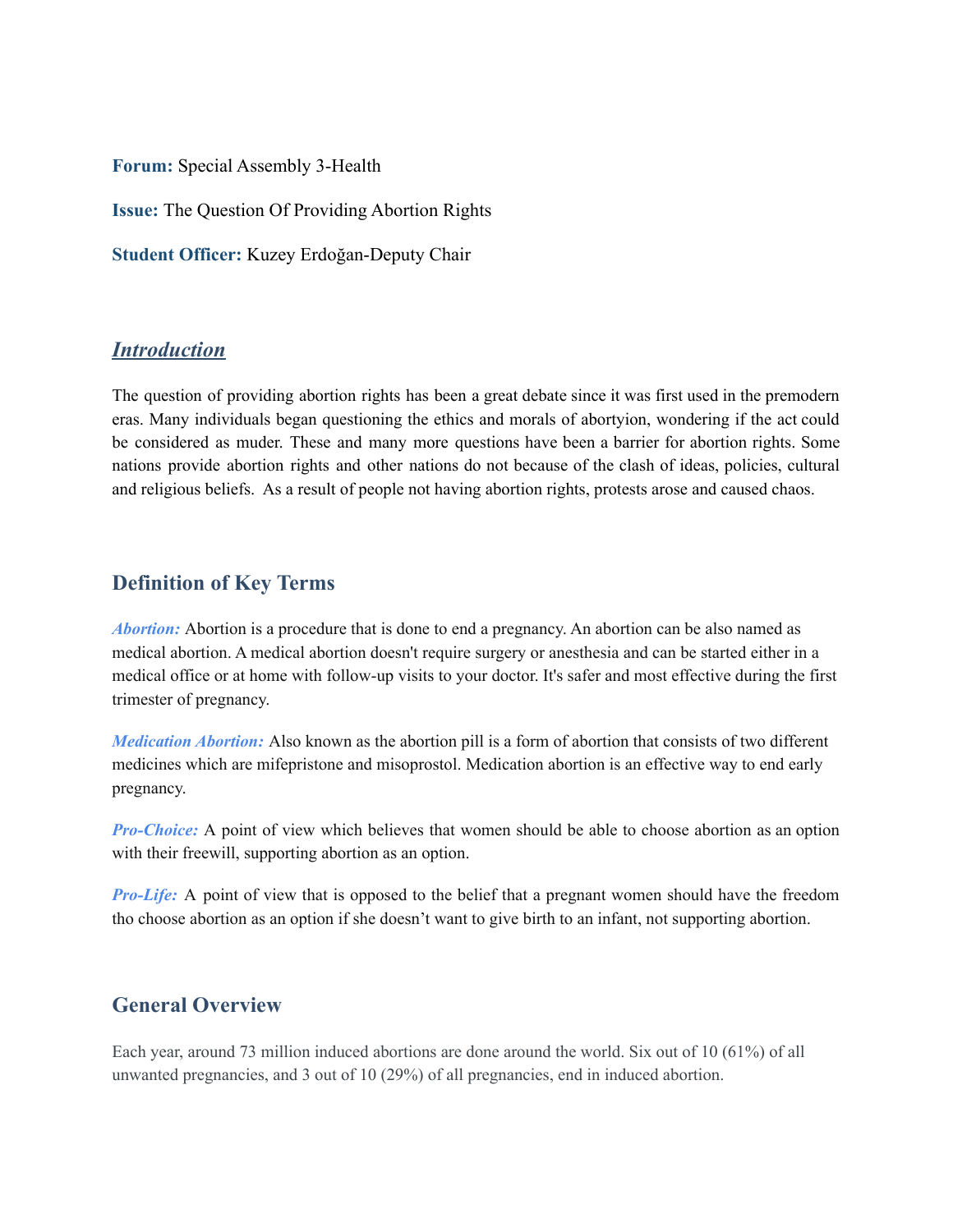Comprehensive abortion care is included in the list of basic universal health care services which was published b in 2020 by the World Health Organization. Abortion is a simple health care intervention that can be effectively managed by a wide range of health workers using medication or a surgical procedure. A medical abortion can also be safely self-managed in the first twelve weeks of pregnancy outside a health care facility by the pregnant person. Accurate information, quality medicines and support from a trained health worker is essential in this process in order to make the process work smoothly. Optimum abortion care should include the supervision of information, abortion management and post-abortion care. It encompasses care related to miscarriage (spontaneous abortion and missed abortion), induced abortion (the deliberate interruption of an ongoing pregnancy by medical or surgical means), incomplete abortion as well as fetal death (intrauterine fetal demise).

**Women's reasons for having abortions:** The main reasons of women having abortions can be listed as; not being financially prepared, unplanned, unwanted pregnancy or pregnancy with a bad timing, partner related reasons, the need to focus on other children if there are any, interfering with job or studying plans, not being emotionally and mentally prepared, health related problems, influence from the outside and not being mature and ready enough..

**Not being financially prepared;** With the world population growing at a quick pace, economic/financial circumstances getting worse and poverty spreading in some countries, people may not want to raise a child in such harsh conditions. That is why pregnant women usually want to have an abortion in order not to raise a child in bad conditions. This is one of the biggest reasons of abortion along with rape/unwanted pregnancy cases.

**Rape/Unwanted Pregnancy Cases;** Another huge reasons of abortion requests are rape and unwanted pregnancies. These cases may occur unfortunately in most countries in the world. Rape-related pregnancy occurs with frequency. It is a cause of many unwanted pregnancies and is closely linked with family and domestic violence. As the epidemic of unintended pregnancies are addressed in the United States, greater attention and effort should be provided at preventing and identifying unwanted pregnancies that result from sexual victimization.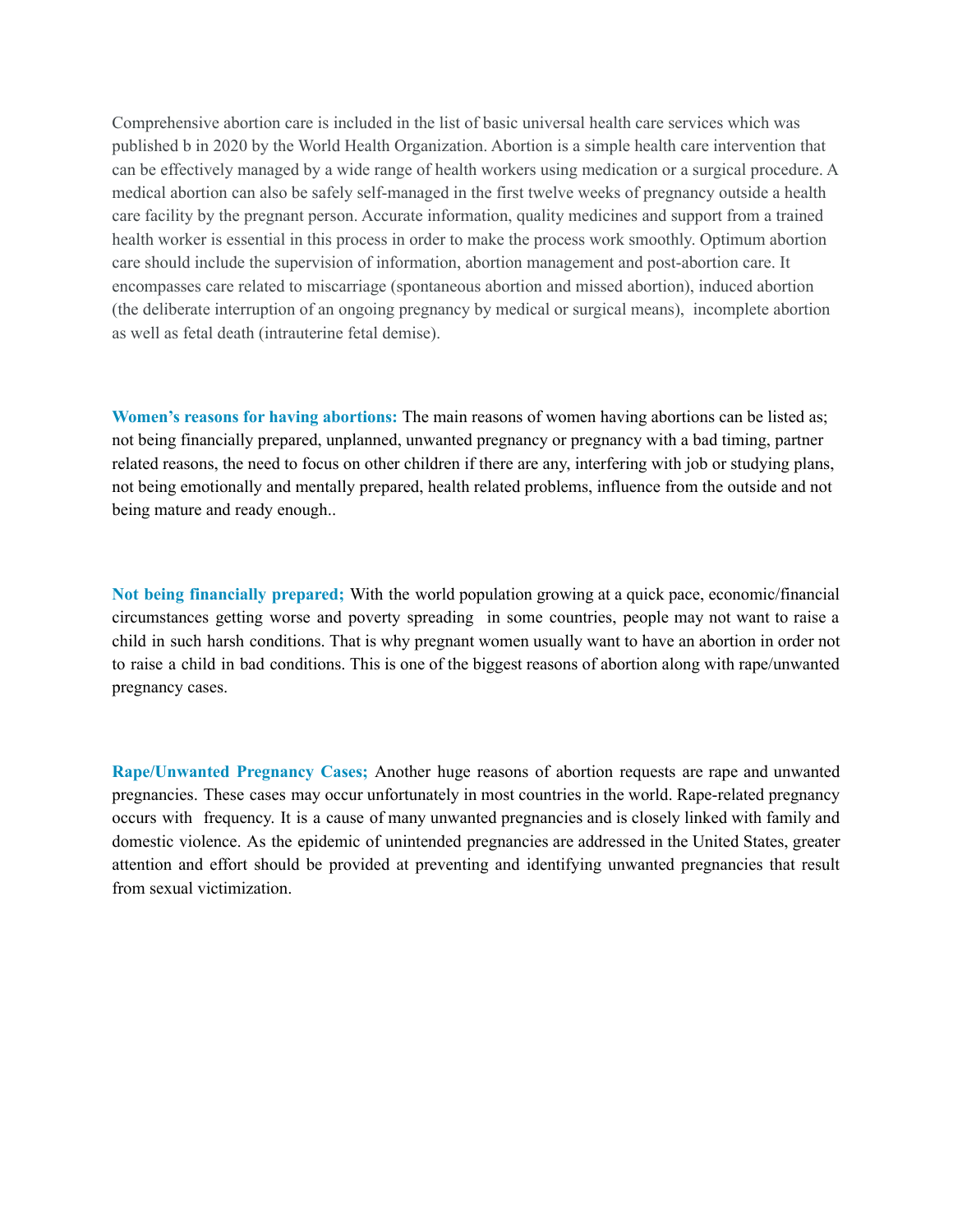#### **FIGURE**

#### Abortion rates are lower in developed regions than in developing regions; by major region, they are highest in Latin America and the Caribbean and lowest in Northern America.



No. of abortions per 1,000 women aged 15-44

. NOTES TO FIGURE 2.1 Annual rates are averages for 2010-2014. In this and all other figures and tables, we use the UN definition of developed regions that includes Northern America, Europe and the countries of Japan, Australia and New Zealand. Developing regions encompass Africa, Asia (except for Japan), Latin America and the Caribbean, and Oceania (except for Australia and New Zealand). Sources: Abortion rates by geographic areas-reference 15; by income group-reference 16.

www.guttmacher.org

#### **Religions/Cultures and Abortion**

The majority of people who got abortions in 2014 indicated that they were a member of some religion. Nearly 24% of abortion patients said they were Roman Catholic, 18% reported being Mainline Protestant, 13% said they were Evangelical, and 8% said they belonged to a faith other than Christianity. Buddhists people are in the belief that life should not be killed, but they regard causing death as morally unethical only if the death is caused deliberately or by negligence. Traditional Buddhism rejects abortion because it involves the deliberate destruction of a life. Buddhists regard life as starting at conception. Modern Buddhists, however, are more divided about the ethnicity of abortion. The Church of England is encouraging people to think through the issue of abortion very regardful and recognises that each citizen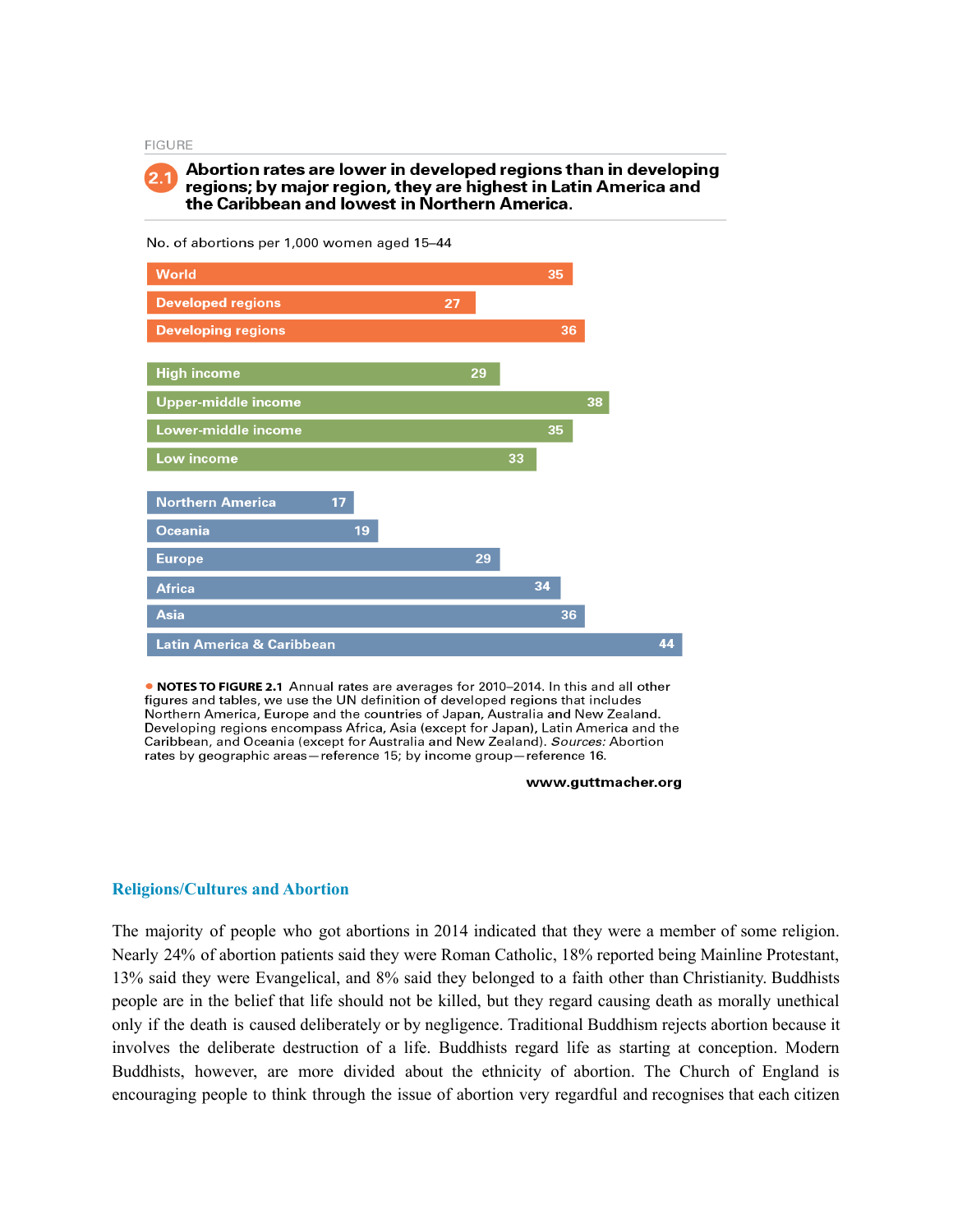will have particular views on the subject. The Church of England is alarmed by the quantity of abortions carried out each year in this country. Hindu medical ethics originate from the ahimsa principle - of non-violence. When considering [abortion,](https://www.bbc.co.uk/ethics/abortion/) the Hindu way is to choose the action that will do least harm to all involved: the mother and father, the fetus and the society. Hinduism is therefore generally opposed to abortion except where it is necessary only in order to save the mother's life. Muslims regard [abortion](https://www.bbc.co.uk/ethics/abortion/) as wrong and haram (forbidden), but many accept that it may be permitted in certain cases such as rape and unwanted pregnancy. All schools of Muslim law accept that abortion is permitted if continuing the pregnancy would put the mother's life in a dangerous situation. This is the only reason accepted for abortion after the first 120 days of the pregnancy. Different schools of Muslim law are supporting different views on whether any other reasons for abortion are permitted, and at what stage of pregnancy if so. Judaism does not fully ban abortion, but it does not permit abortion on demand. Abortion is only permitted for important reasons. Judaism expects every case to be considered on its own merits and the decision to be taken after consultation with a rabbi competent to give advice on such matters. Strict Judaism permits abortion only in cases where continuing the pregnancy would put the mother's life in serious danger.

# **Major Parties Involved and Their Views**

#### **Poland**

In 2021, the Polish Government redacted their laws to a near complete ban of abortion. Even though most of the comunity in Poland are supporting the access to abortion rights, Poland's conservative government are allies with the Catholic church, which opposes abortion. The redacted laws that underlined that the access to abortion would only be allowed in the cases of rape and incest. As a result of the controversial decision ,people started to go out to the streets in order to protest this decision.

#### **Mexico**

Until 2021, having an abortion was considered a crime in Mexico. The Supreme Court changed their laws to make it more abortion friendly in September of that year, but pro-choice activists are warning that there is a long road ahead to ensure open full access to abortions in the country.

#### **China**

China is moving to limit abortion access in order to make falling birthrate raise more. The country's birth rate has fallen to its lowest level since 1961, which concerned government officials enough to reverse China's decades-long one-child policy in 2015. The announcement that China would attempt to limit abortions via improved contraceptive access or restricted abortion access or both has worried some women in the country, who fear they may be left without control of their reproductive futures should the state ban abortions entirely.

#### **Russia**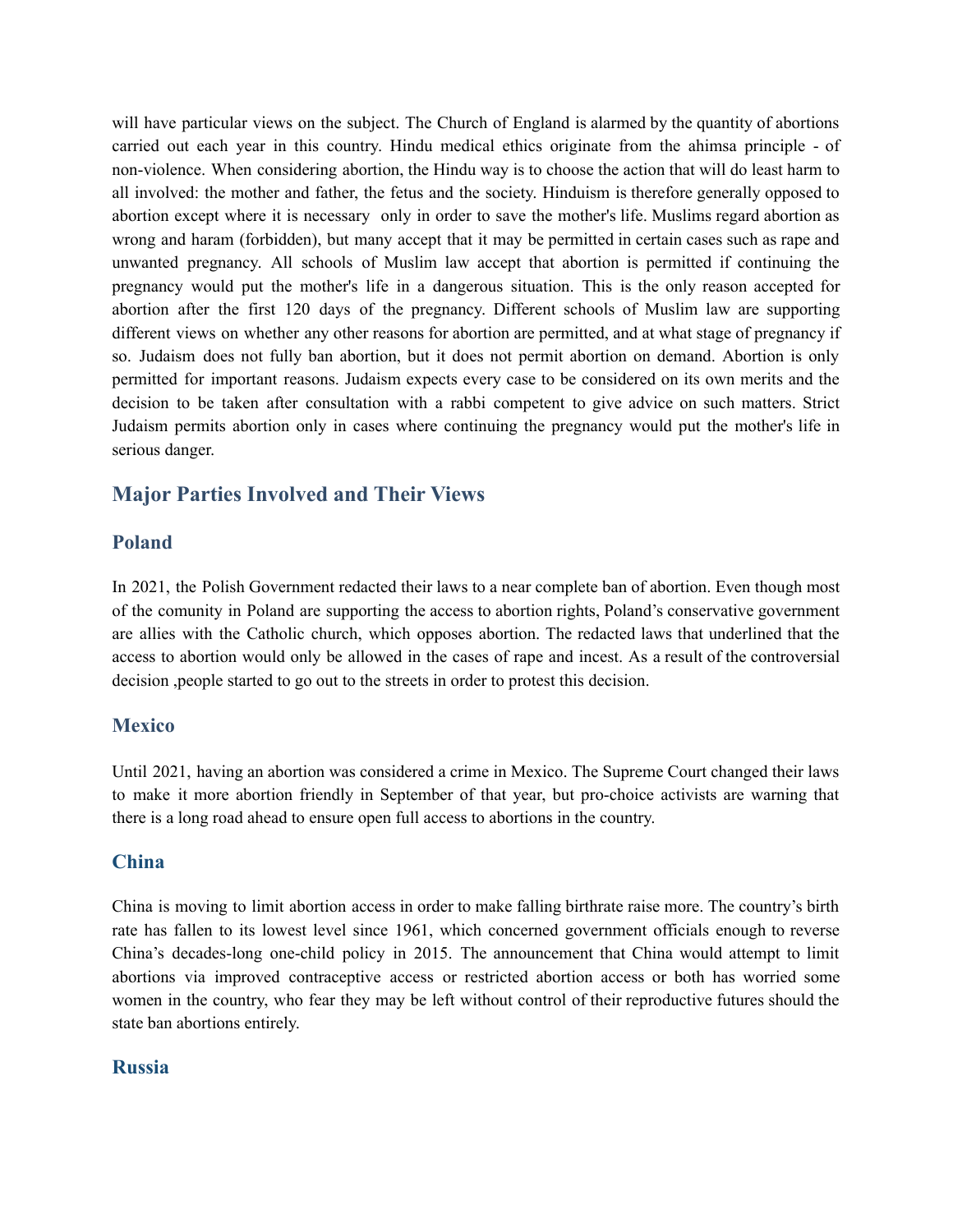Russia holds a place among the countries that has the highest abortion rates. The Russian Government is trying to stop the high rate of abortion in Russia to redress the country's population decline. Russia currently pays for abortions under the country's medical insurance program. Putin's government along with the country's conservative church leaders are trying to redirect this funding into material support for women who choose to continue the pregnancy.

### **United States of America**

In September 2021, the Supreme Court refused to block a piece of Texas legislation that bans abortions in the state after six weeks. Pro-choice activists in Texas and their allies across the nation decried the move as a de facto near total ban on abortions, as many women do not even know they are pregnant at six weeks. The court's decision may set up a showdown over abortion rights on a national level at the Supreme Court, as current conditions in Texas cut against the landmark ruling guaranteeing abortion access across the country.

| <b>Date of Event</b> | Description of Event                                                                                                            |
|----------------------|---------------------------------------------------------------------------------------------------------------------------------|
| 18 November 1920     | The Soviet Union became the first country to legalize abortion under the leader<br>Vladimir Lenin                               |
| 1921                 | The law that legalized abortion in the Soviet Union was broached in the<br>Ukranian Soviet Socialist Repuplic                   |
| 1931                 | Abortion only in the cases of rape was legalized in Mexico                                                                      |
| 1932                 | Poland became the first country in Europe to legalize abortion in cases of rape<br>and threat maternal health                   |
| 1935                 | The first Western country to legalize therapeutic abortion under special context<br>was Iceland                                 |
| 1935                 | Ireland made contraception illegal under the 1935 Criminal Law Amendment<br>Act                                                 |
| 1936                 | Leader Joseph Stalin reversed most of Lenin's abortion policy in order to<br>contribute to the Soviet Union's population growth |
| 1936                 | The French Penal Code was redefined to authorize abortion in order only to<br>save a woman's life                               |

## **Timeline of Events**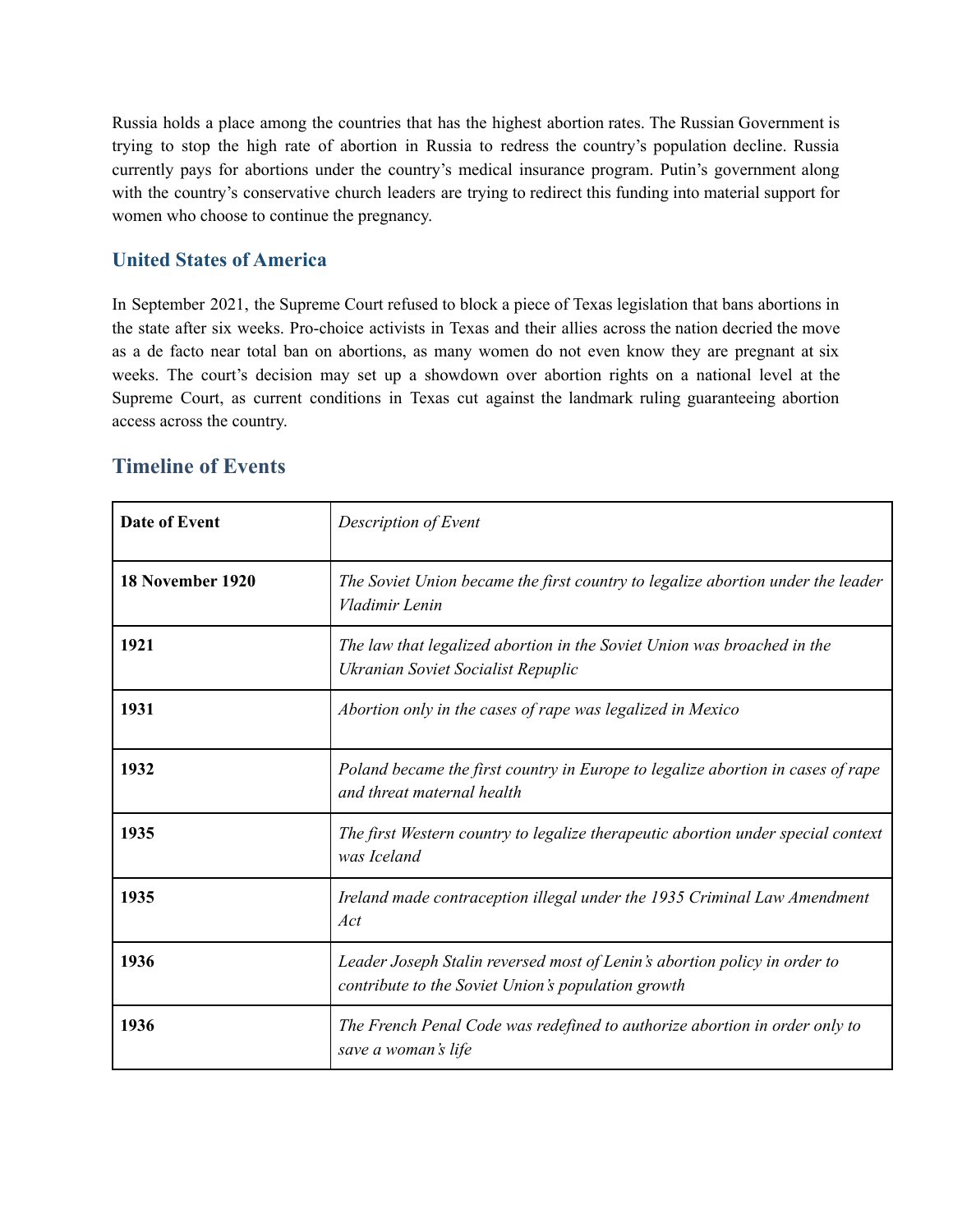| 1948 | The abortion circumstances in Japan was expanded by the Eugenic Protection<br>Act                                                       |
|------|-----------------------------------------------------------------------------------------------------------------------------------------|
| 1955 | Abortion was recognized as a crime under all conditions in South Korea by the<br>1953 Criminal Code                                     |
| 1955 | Abortion was legalized again in the Soviet Union under De-Stalinization act                                                             |
| 1959 | A modal state abortion law was acquired by the American Law Instute in order<br>to make legal abortions more accesible                  |
| 1966 | Mississippi redacted their abortion laws and became the first U.S. state to<br>allow abortion in cases of rape                          |
| 2021 | Thousands of women protested against the increased limitations over abotion<br>in the USA                                               |
| 2021 | Protests in against the Polish Government started after the redactions on the<br>abortion policies that caused a pregnant women's death |

# **Possible Solutions**

Some possible solutions for this issue may consist of passing laws and legislations to legalize abortion. Other than that, to decrease the amount of unwanted pregnancies, there needs to be a greater inclusion of women in the workforce, thus more jobs for females must be formed.

To add, the public needs to be educated upon the issue, thus having info sessions or broadcasting the issue on television may be a possible way to do so; this would also help women become more educated on the health implications of abortion.

# **Bibliography and Useful Links**

17 Common Questions About Abortion /Provide <https://providecare.org/17-common-questions-about-abortion/> Accessed 25 Jan. 2022

The Soviet Legalization of Abortion in German Medical Discourse: A Study of the Use of Selective Perceptions in Cross-Cultural Scientific Relations/JSTOR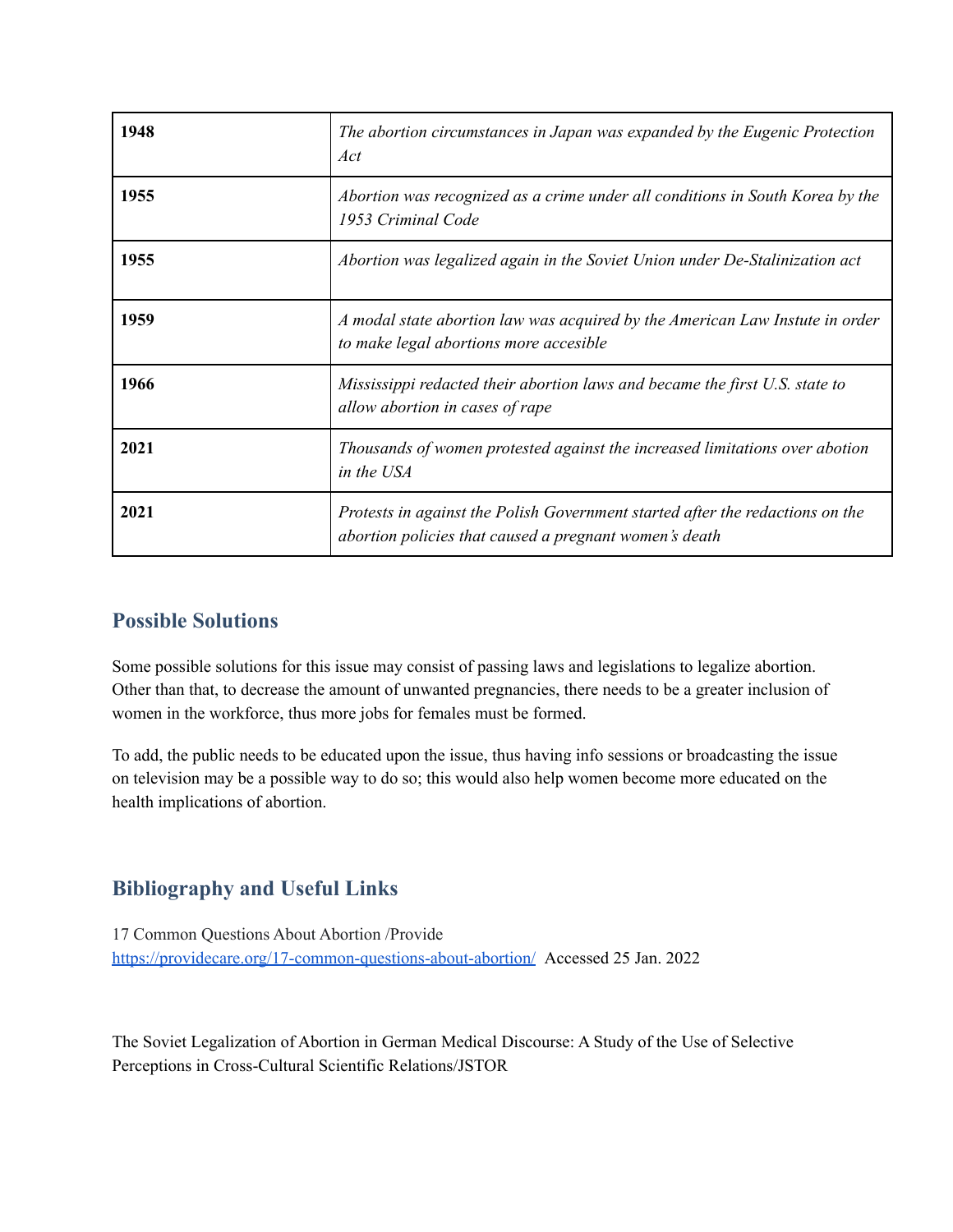[https://www.jstor.org/stable/370278#:~:text=On%2018%20November%201920%2C%20the,as%20well%](https://www.jstor.org/stable/370278#:~:text=On%2018%20November%201920%2C%20the,as%20well%20as%20medical%20grounds) [20as%20medical%20grounds](https://www.jstor.org/stable/370278#:~:text=On%2018%20November%201920%2C%20the,as%20well%20as%20medical%20grounds) Accessed 25 Jan. 2022

### Timeline of Reproductive Rights Legislation/Wikipedia

[https://en.wikipedia.org/wiki/Timeline\\_of\\_reproductive\\_rights\\_legislation#:~:text=1920%20%E2%80%9](https://en.wikipedia.org/wiki/Timeline_of_reproductive_rights_legislation#:~:text=1920%20%E2%80%93%20Under%20Vladimir%20Lenin%2C%20the,first%20country%20to%20do%20so) [3%20Under%20Vladimir%20Lenin%2C%20the,first%20country%20to%20do%20so](https://en.wikipedia.org/wiki/Timeline_of_reproductive_rights_legislation#:~:text=1920%20%E2%80%93%20Under%20Vladimir%20Lenin%2C%20the,first%20country%20to%20do%20so) Accessed 25 Jan. 2022

#### Countries Where Abortion is Illegal/ World Population Review

<https://worldpopulationreview.com/country-rankings/countries-where-abortion-is-illegal> Accessed 25 Jan. 2022

#### Abortion Law/Wikipedia

[https://en.wikipedia.org/wiki/Abortion\\_law](https://en.wikipedia.org/wiki/Abortion_law) Accessed 25 Jan. 2022

The World's Abortion Law/Center For Reproductive Rights

<https://reproductiverights.org/maps/worlds-abortion-laws/> Accessed 25 Jan. 2022

Abortion/World Health Organization

<https://www.who.int/news-room/fact-sheets/detail/abortion> Accessed 25 Jan. 2022

#### Medical Abortion/Mayo Clinic

.[https://www.mayoclinic.org/tests-procedures/medical-abortion/about/pac-20394687#:~:text=Overview,th](https://www.mayoclinic.org/tests-procedures/medical-abortion/about/pac-20394687#:~:text=Overview,the%20first%20trimester%20of%20pregnancy) [e%20first%20trimester%20of%20pregnancy](https://www.mayoclinic.org/tests-procedures/medical-abortion/about/pac-20394687#:~:text=Overview,the%20first%20trimester%20of%20pregnancy) Accessed 25 Jan. 2022

Health Benefers of Legal Abortion/PubMed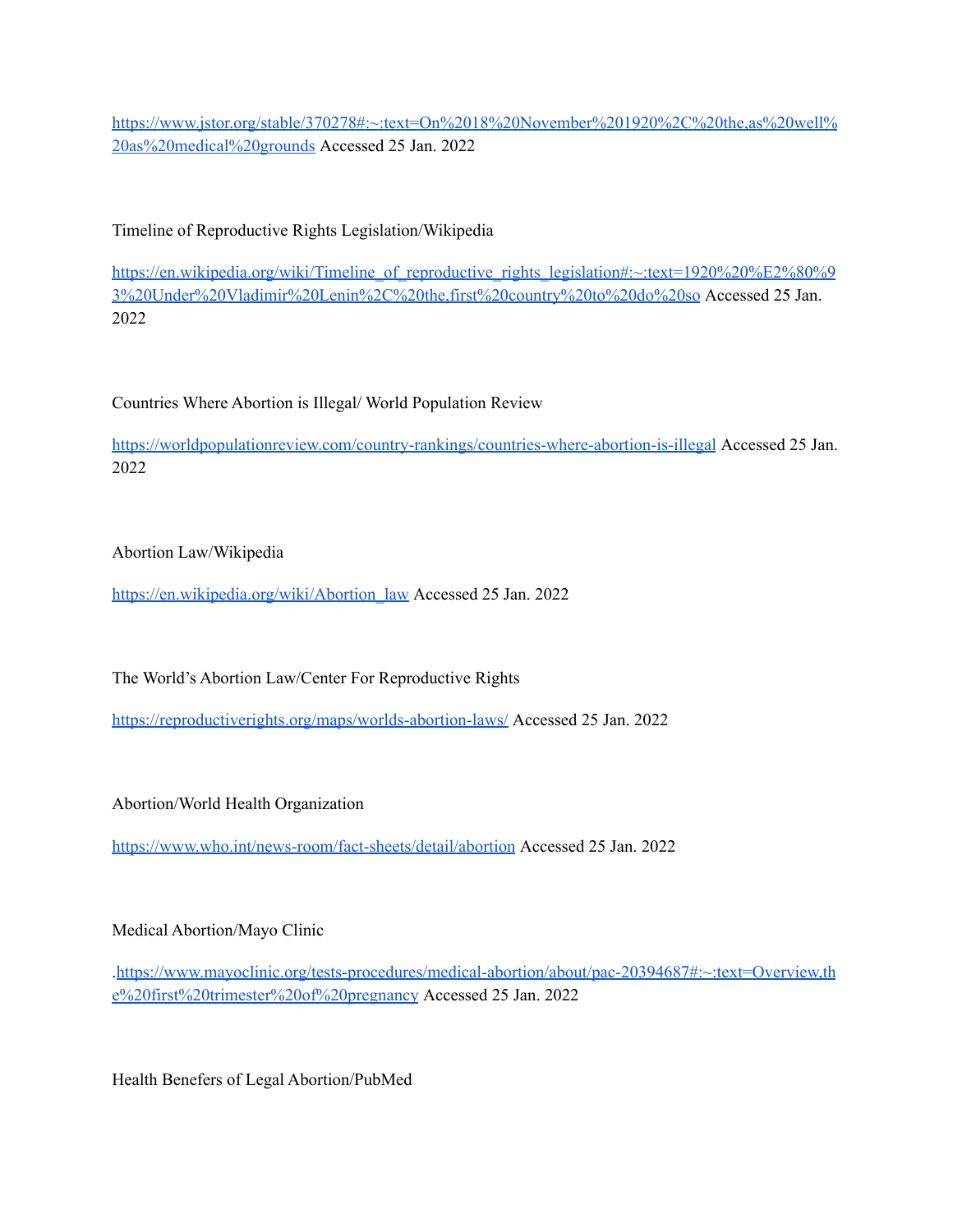<https://pubmed.ncbi.nlm.nih.gov/12340404/> Accessed 25 Jan. 2022

Abortion/Britannica ProCon

<https://abortion.procon.org/> Accessed 25 Jan. 2022

Abortion Law and Policy Around the World/NCBI

<https://www.ncbi.nlm.nih.gov/pmc/articles/PMC5473035/> Accessed 25 Jan. 2022

Religion and Abortion/Wikipedia

[https://en.wikipedia.org/wiki/Religion\\_and\\_abortion](https://en.wikipedia.org/wiki/Religion_and_abortion) Accessed 25 Jan. 2022

The Aboertion Pill/Planned Parenthood

<https://www.plannedparenthood.org/learn/abortion/the-abortion-pill> Accessed 25 Jan. 2022

Why Do People Have Abortions?/VeryWell Health

<https://www.verywellhealth.com/reasons-for-abortion-906589> Accessed 25 Jan. 2022

Abortion Laws Around the World/Stacker

<https://stacker.com/stories/21895/abortion-laws-around-world> Accessed 25 Jan. 2022

Religion and Abortion/BBC

<https://www.bbc.co.uk/ethics/abortion/religion/religion.shtml> Accessed 25 Jan. 2022

Abortion Worldwide/Guttmacher Institute

<https://www.guttmacher.org/report/abortion-worldwide-2017> Accessed 25 Jan. 2022